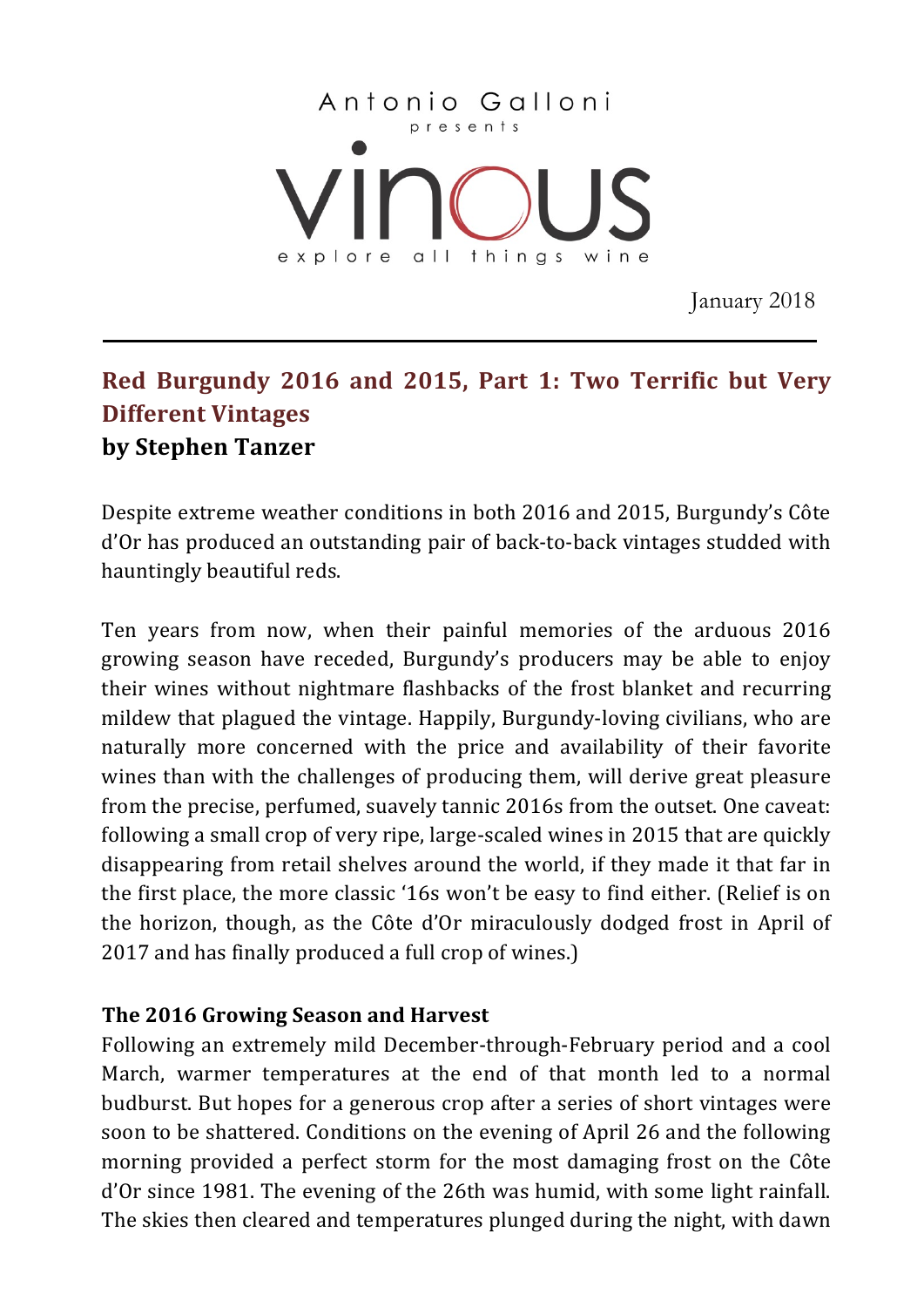breaking clear in penetrating sunlight. The unforgiving sun burned the young buds and green shoots that were covered with frozen water droplets – think of the effect of rays through a magnifying glass. Damage was frequently greatest at high altitude, as this is where the rising sun strikes the vines first. (Frédéric Lafarge in Volnay told me that he has never experienced frost damage that climbed as high into the premier crus as in 2016.) Lower spots were often protected by early-morning mist and thus escaped the worst effects of the sun. Conditions were calm; there was little or no wind to dissipate the heavy frost.

Burgundy's numerous *combes*, little east-west valleys that cut through the limestone escarpment of the  $C$ ôte d' $Or$  – and which are frequently the source of cooling breezes during the heat of summer – were conduits for calamity in late April, allowing a massive pool of frigid air to flow in. Damage was sustained over a huge area stretching from Chassagne-Montrachet in the south to Marsannay in the north. The slightest differences in temperature on the morning of the 27th could make all the difference. Every additional negative degree Celsius hurt, as some vines could survive -1 degree C. but not  $-2$  or  $-3$  – to say nothing of the  $-5$  and  $-6$  degrees C. that some growers reported in their coldest sites.

Obviously, topography was critical here, and even man-made walls offered some protection to adjacent vines. I reported last summer in some detail on frost damage suffered in the posh white wine villages of the Côte de Beaune (as well as on the Pernand side of the Corton hill and in much of Savigny-lès-Beaune). But the Côte de Nuits was also hit hard. Prémeaux suffered significant frost losses, but vinevards on the north side of the town of Nuits-Saint-Georges were largely spared. While much of Vosne-Romanée proper was relatively unscathed, Echézeaux and Grands-Echézeaux were devastated by frigid air coming in through the Combe d'Orveau, as was much of the higher portion of Clos Vougeot and the higher-altitude vineyards in the southwest part of Chambolle-Musigny, including Musigny itself. In fact, Chambolle-Musigny (along with the southern half of Marsannay), was the hardest-hit village on the Côte de Nuits, with very cold air also entering through the Combe d'Ambin at the top of the village. Yet Morey-Saint-Denis was barely touched by frost, with yields here generally normal – and in some cases the highest they had been since 1999!

In Gevrey-Chambertin, higher-altitude vineyards close to the Combe de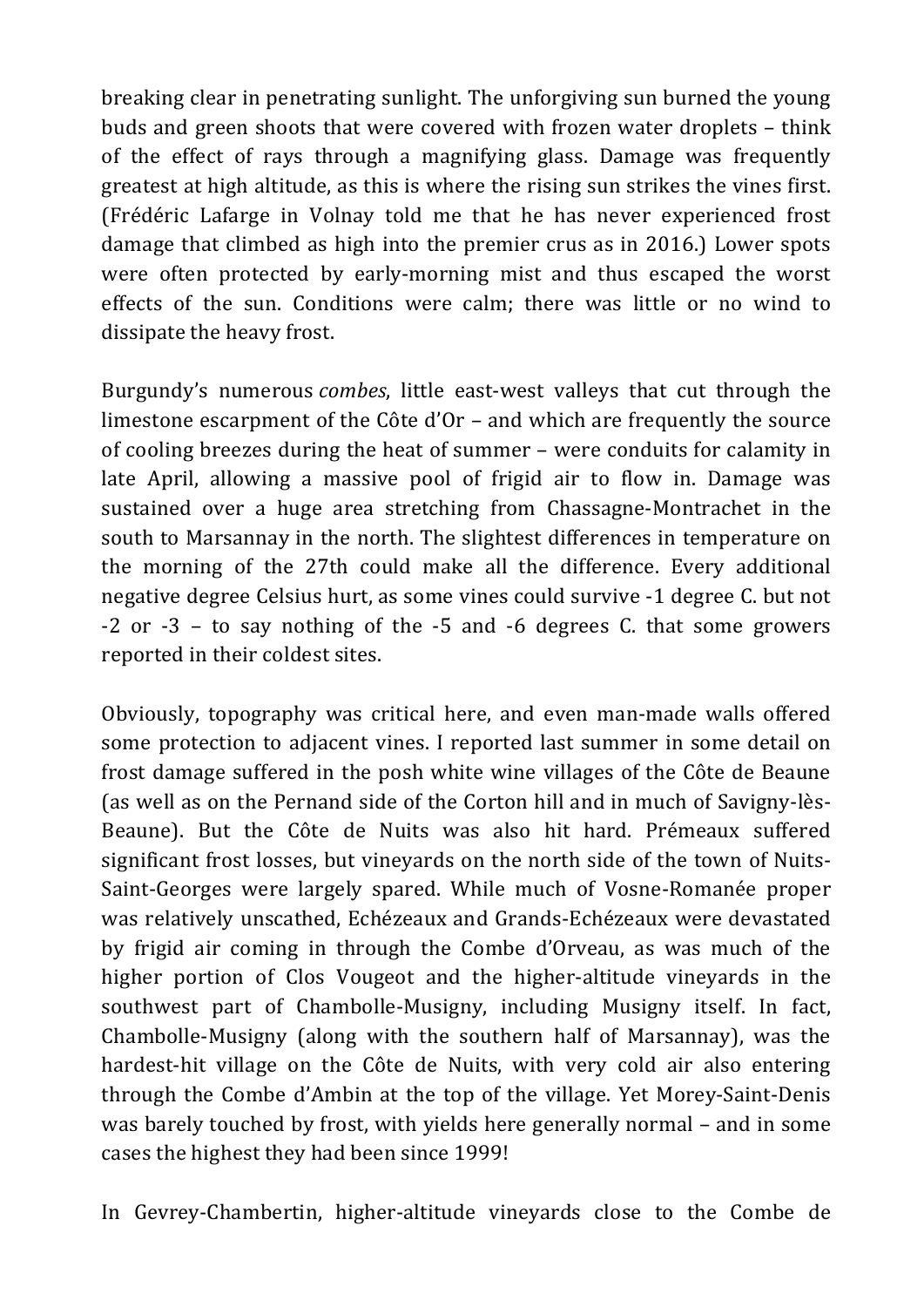Lavaux (such as Les Veroilles, Poissenots, Lavaux Saint-Jacques and even Clos Saint-Jacques) suffered significant crop losses. On the southern side of the village, Chambertin was pummeled (Eric Rousseau lost two-thirds of his production of this grand cru in 2016), as was part of Latricières-Chambertin. As if the widespread frost wasn't enough for growers to deal with, the Côte d'Or also suffered from the strongest mildew pressures encountered in many years, owing to the brutally wet, consistently humid spring and the high number of vines weakened by frost. Constant spraying was critical from early May through early July, with little margin for error: some estates did as many as 15 separate treatments. Until the soils began to dry out in July, workers donned space suits and backpacks to do this work manually, especially in lower, flatter sites, as the vineyards were too muddy to allow the use of heavy machinery. Some organic producers, desperate to prevent further crop losses following a succession of commercially difficult vintages, decided to give up their certifications and use commercial sprays in order to prevent their vines from deteriorating. Even so, damage to the foliage could affect the ripening process and result in further crop losses, especially in lower spots where the mildew was more widespread and more complicated to treat.

The first period of drier, warmer weather arrived at the end of June, and conditions were mostly superb through July, August and September. Most sections of the Côte d'Or received an inch or two or much-needed precipitation between August 18 and 20 to revive the vines. Before the weather changed in early summer, many growers had anticipated doing virtually two harvests, one for the sites that had largely escaped the frost or were carrying tiny yields, and the other for vineyards that had been stunned by frost and featured mostly grapes from the second set of buds (the *contrabourgeons*), which typically appeared two to three weeks later. But the ripening process picked up speed during the second half of the summer, dramatically reducing differences between remaining first-generation fruit and the second set of buds. (It should be noted that secondary buds are routinely less fruitful than primary buds, rarely producing more than one or two clusters.) While some growers used this fruit to supplement their tiny quantities and to add some pungency to their wines, others had no interest in using the second-generation grapes, as they often bring underripe tannins as well as more malic acidity, which of course can result in flatter wines after the malolactic fermentations occur. Despite the very warm days in July and August, nighttime temperatures remained moderate, allowing the grapes to retain healthy levels of malic acidity.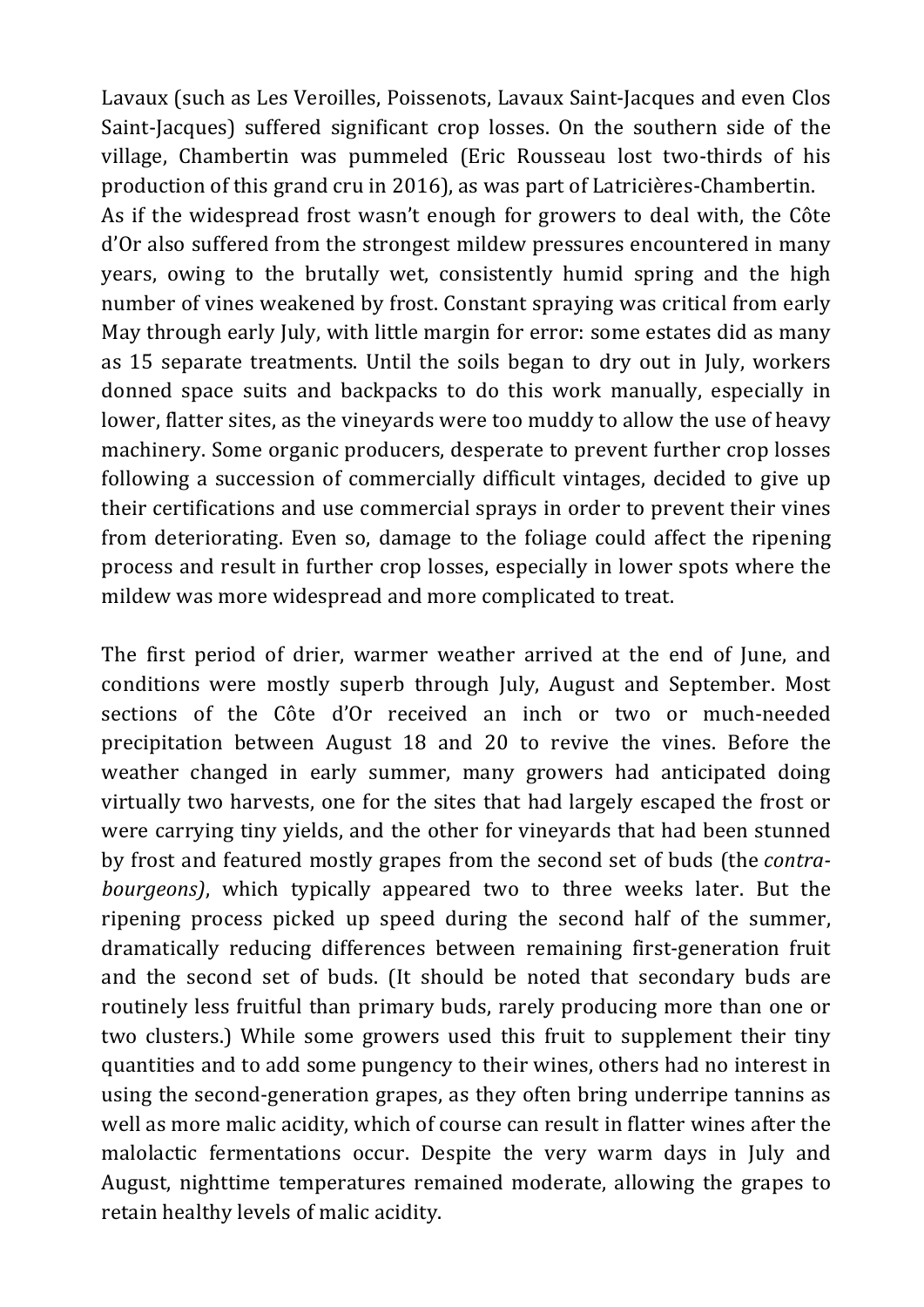Well-timed rainy spells in September helped to goose the maturing process, generally without causing dilution or a significant drop in acidity: modest rain fell on September 4 and 5 and then again during an on-and-off rainy period between September 15 and 18. Virtually no one began harvesting Pinot Noir before September 19, with a majority of producers on the Côte de Beaune beginning between September 19 and 24. Some Côte de Nuits growers started that same week but many waited until the following Monday, the 26th, and finished up in early October. A few of the traditionally latest harvesters waited until the first week of October to begin. The last third of September provided a relatively wide window for harvesting under near-ideal conditions: dry, sunny days with afternoon temperatures ranging between the upper  $60s$  and upper  $70s$ . There was modest rainfall on the night of September 30 into October 1, (which the later pickers insisted had very little effect on the balance of the fruit,) then beautifully dry, cool, more autumnal weather during the first third of October.

Luckily, the grape skins remained healthy until the end, and, for the second consecutive year, rot was not an issue. In fact, very little sorting of the fruit was necessary at harvest time, generally only to eliminate underripe clusters and berries. The harvest went fairly quickly, in large part because there was relatively little fruit to pick, with many smaller estates picking virtually all of their crops in five or six days. As a general rule, growers began harvesting with their frosted vineyards, as the tiny quantities of grapes were often high in sugar; others waited for better phenolic ripeness, even at the risk of losing acidity.

# **The Vinification and the Wines**

Owing to reduced quantities of fruit, many growers had to vinify in smaller tanks than usual, in some cases purchasing them just for this purpose. A natural temptation with these tiny lots was to vinify with some whole clusters, which added much-needed volume to the tanks and could also draw out the fermentations. But numerous winemakers who were concerned that their stems were not fully ripe did *more* destemming than they usually do. Many made a point of extracting gently for fear of introducing bitter tannins into their wines, cutting back on their total number of *pigeages* (punchdowns of the caps to immerse them in the juice) and in some cases replacing them with *remontages* (pumpovers to keep the cap wet). Some producers I visited this fall also reduced their percentage of new oak for similar reasons; of course, many of them had already cut back dramatically on their orders for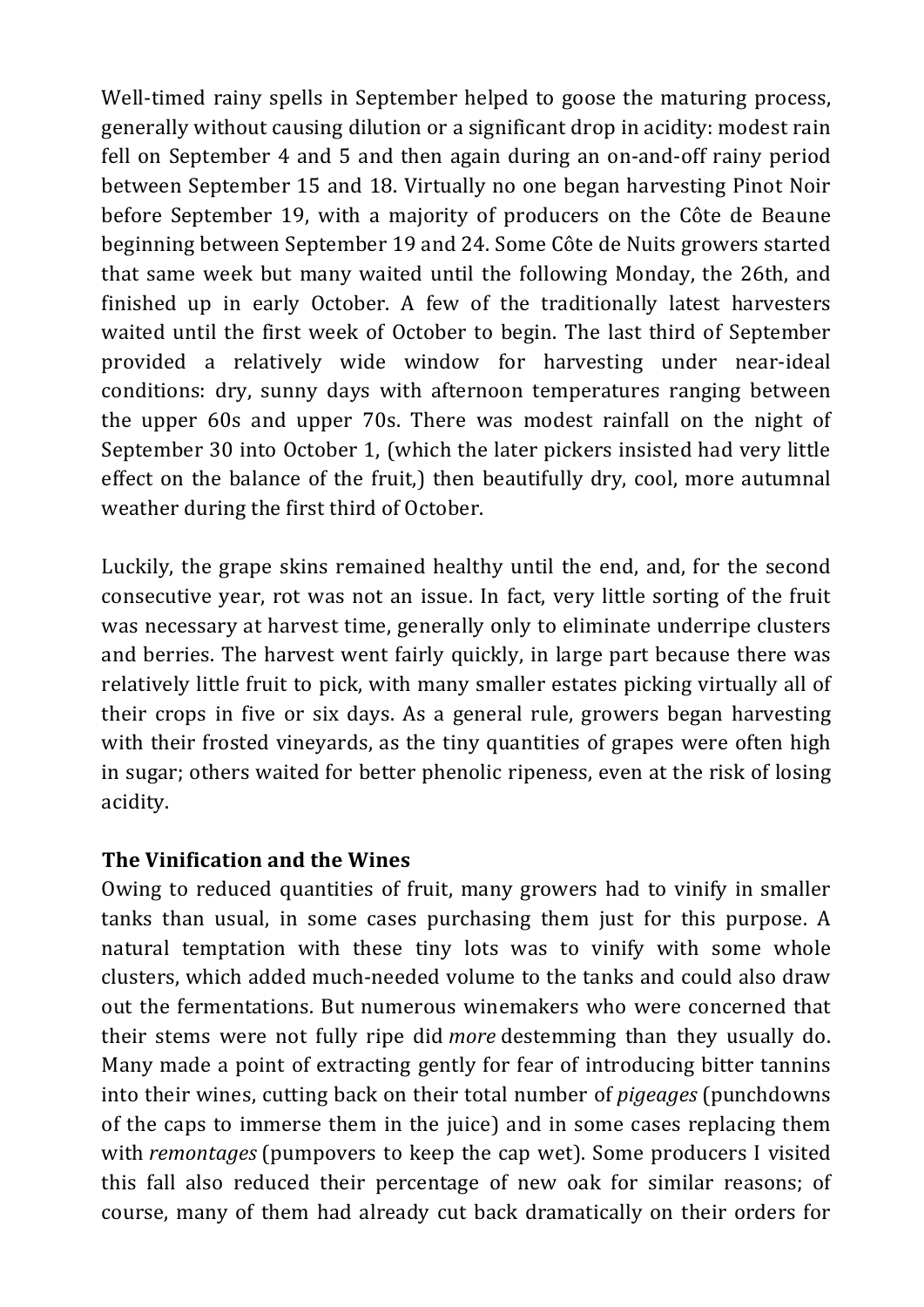new barrels earlier in the season, as they anticipated lower quantities of fruit.

Are the differences between frosted and non-frosted wines immediately apparent? Most growers say not necessarily, and that is my opinion as well. Yes, frosted wines made from tiny yields tend to convey a strong impression of density. These wines were typically made from smaller berries and a higher percentage of *millerandage*, as the vines, weakened by the frost, struggled through the flowering. But that's not to say that these wines are out of whack. If Chardonnay is much more forgiving of high yields than Pinot Noir is, Pinot has a greater capacity to mask extreme weather events – and the resulting tiny yields – of a growing season. Chardonnay from small yields is commonly characterized by one sort of imbalance or another  $-$  typically a strong phenolic, or even tannic, impression, excessive alcohol or very low acidity – but that's not necessarily the case with Pinot Noir.

As 2016 was a year with relatively full phenolic ripeness and moderate grape sugars, with its better wines characterized by wonderfully smooth tannins, many, many wines from crop levels of 15 hectoliters per hectare or less show a beautiful balance of fresh fruit, lively acidity and ripe tannins. Of course, while some of these wines are particularly concentrated, rich and potentially long-lived, others are less harmonious, even clenched, and I suspect that many of these latter wines were made primarily from the second set of buds or from fruit that was picked on the green side of full phenolic ripeness. Christophe Roumier noted that "some frost-affected vines gave too much structure" and Ghislaine Barthod, his colleague down the street in Chambolle-Musigny, pointed out that "the balance of a tiny crop is always a question mark." (In this vintage she had the lowest yields of her winemaking career.)

As for the wines made from more normal crop levels: numerous winemakers I visited in November used the same word to describe their most successful wines from vines that escaped the frost: they said the wines were more *relaxed*. And at the level of the producers I visit each year, relatively few wines made from full crop levels struck me as lacking in concentration, but there were a few. So  $\ldots$  some of the vintage's best wines are from full crops *and* from tiny frost-shortened yields – and the same can be said of the least successful '16s! Vintage assessments are rarely straightforward, least of all in Burgundy, and 2016 is a prime case in point.

# *Chambolle-Musigny Les Amoureuses*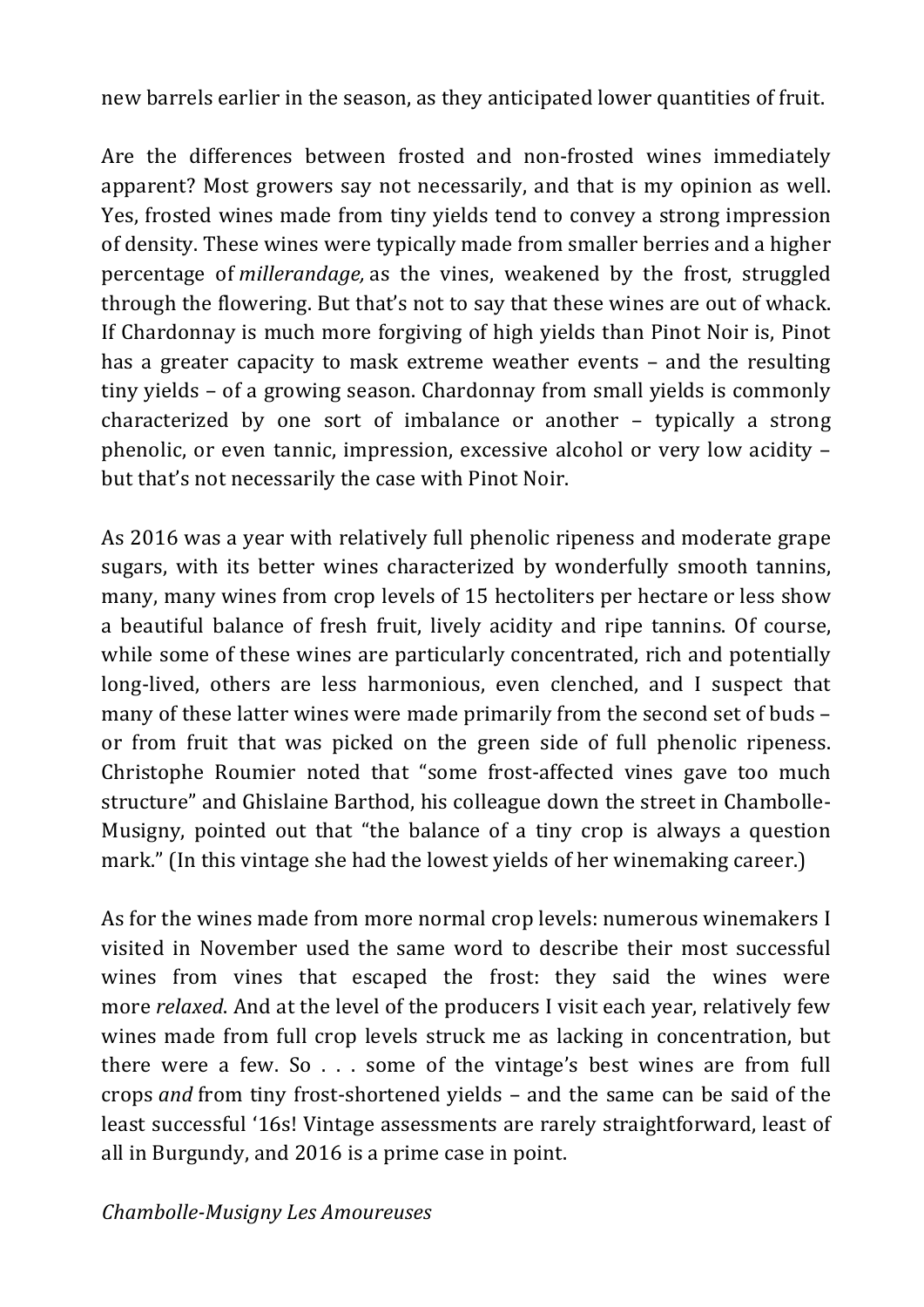Interestingly, when I think of more classic vintages with complex treble notes to go with their ripe fruit elements, I think more of fresh red fruits than black. And indeed many '16s are characterized by raspberry, strawberry and red cherry, and sometimes even cranberry and pomegranate. But in some cellars the '16s are clearly blacker in character  $-$  black cherry, blackberry, blueberry and cassis, sometimes with licorice, violet, menthol and dark chocolate nuances.

And very few '16s show any signs of *surmaturité*. Grape sugars in 2016s were normally healthy but rarely excessive – typically ranging from the low 12s to  $13\%$  – and generally lower than in 2015. But some vineyards yielded fruit at 13.5% or even higher, often from frosted vines that carried very low crop levels. Many top *cuvées* – and in some cases, entire cellars – were not chaptalized but winemakers often added small amounts of sugar simply to extend the fermentations for an extra day or two or to bring their wines up to the octane level that they consider appropriate for premier and grand crus.

Virtually no one I visited admitted to acidifying his or her musts in 2016. Most described natural acidity levels as adequate and pHs as healthy. Because the 2016s began with more malic acidity but less of the more stable tartaric acidity than the '15s had, they changed more during their malolactic fermentations, but a sizable minority of growers still reported that post-malo pHs were slightly lower than those of corresponding 2015s.

Below, in the final section of this introduction, I'll briefly summarize my impressions about the 2015s in bottle; but I have to get a bit ahead of myself here and invoke the '15s by comparison in order to characterize the '16s. If there's one generalization I *would* make about the very complicated 2016 vintage, it's that the majority of wines from Burgundy's most capable grapegrowers and winemakers are more transparent to *terroir* than the 2015s are, often stunningly so. They are generally more classic and less weighty, and their intense fruit and fresh, high-pitched aromatic qualities should give them more early appeal than the '15s, even in cases where they have the stuffing and balance to age well. (And my further tastings in Burgundy in January suggest that many of the '16s are gaining in weight and structure during their final months of *élevage* without losing their verve.)

The earlier crop of wines, which generally feature a higher level of total polyphenols (there's no shortage of tannins in 2016, though), also frequently show somewhat less refined tannins than the '16s, especially where the vines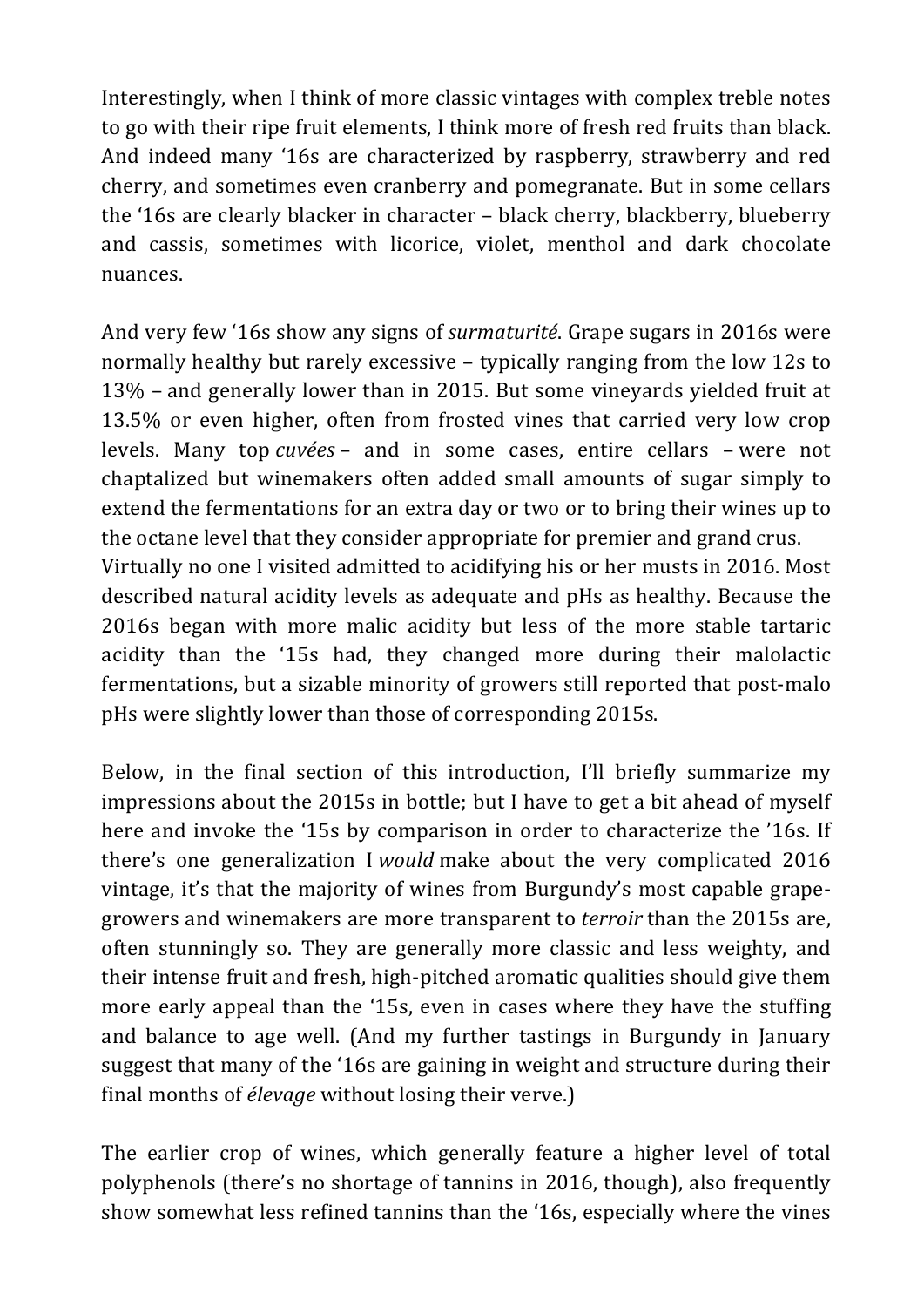suffered from hydric stress. I should note that a number of growers I visited expressed the opinion that their '15s have plusher tannins, not to mention more buffering mid-palate material. But I'd counter that in many 2015s, some of the glorious floral and mineral high notes of the wines have been shaved off by the heat and drought of the growing season. While the '16s generally convey site differences with notable clarity, the 2015s are much more dominated by their hot, sunny vintage character in the early going.

# **The 2015s in Bottle**

Some Burgundy purists are already claiming that the '15s are too ripe for their tastes, but I wonder if these drinkers are responding more to what they've heard about this very warm, very dry growing season than to the wines themselves. In any event, they will be missing a lot of great bottles if they avoid 2015. This is a very rich and rather tannic vintage from mostly thick-skinned grapes and consistently low yields, and it has produced many outstanding, mostly large-scaled wines and some that are downright massive. Although the summer was hot and dry and the harvest very early, relatively few wines made by top producers show signs of cooked fruit. Rain in August came mostly in the nick of time for vines that had begun to suffer from hydric stress. Still, as I say, owing to the dry conditions, the vintage's tannins, although ripe, are sometimes tougher and less refined than those of the '16s.

For all its ripeness, fleshiness and *solaire* character, the 2015 vintage also yielded many surprisingly *red* wines, albeit occasionally with obviously elevated or even liqueur-like ripeness. Routinely, after tasting through a producer's 2016s from barrel or tank, when I turned my attention to the bottled 2015s, the first wine struck me as much more ripe, sometimes exotic and occasionally a bit roasted. But by the next sip, or the next wine, I was able to acclimate to the earlier vintage and appreciate the density, intensity, *sucrosité* and structure of the '15s without having the feeling that I had left Burgundy for the New World.

Acidity levels range from lower than average to quite sound; malic acidity levels were generally very low but the tartaric component of total acidity was typically quite healthy in the 2015s. While only the best wines show the serious mineral/acid tension of vintages like 2014 or 2010 (many more producers compared their '16s to those earlier mineral-driven vintages), the '15s are richer, riper wines with terrific depth of fruit. They are less extreme than previous hot years like 2009 and especially 2003, and their tannins are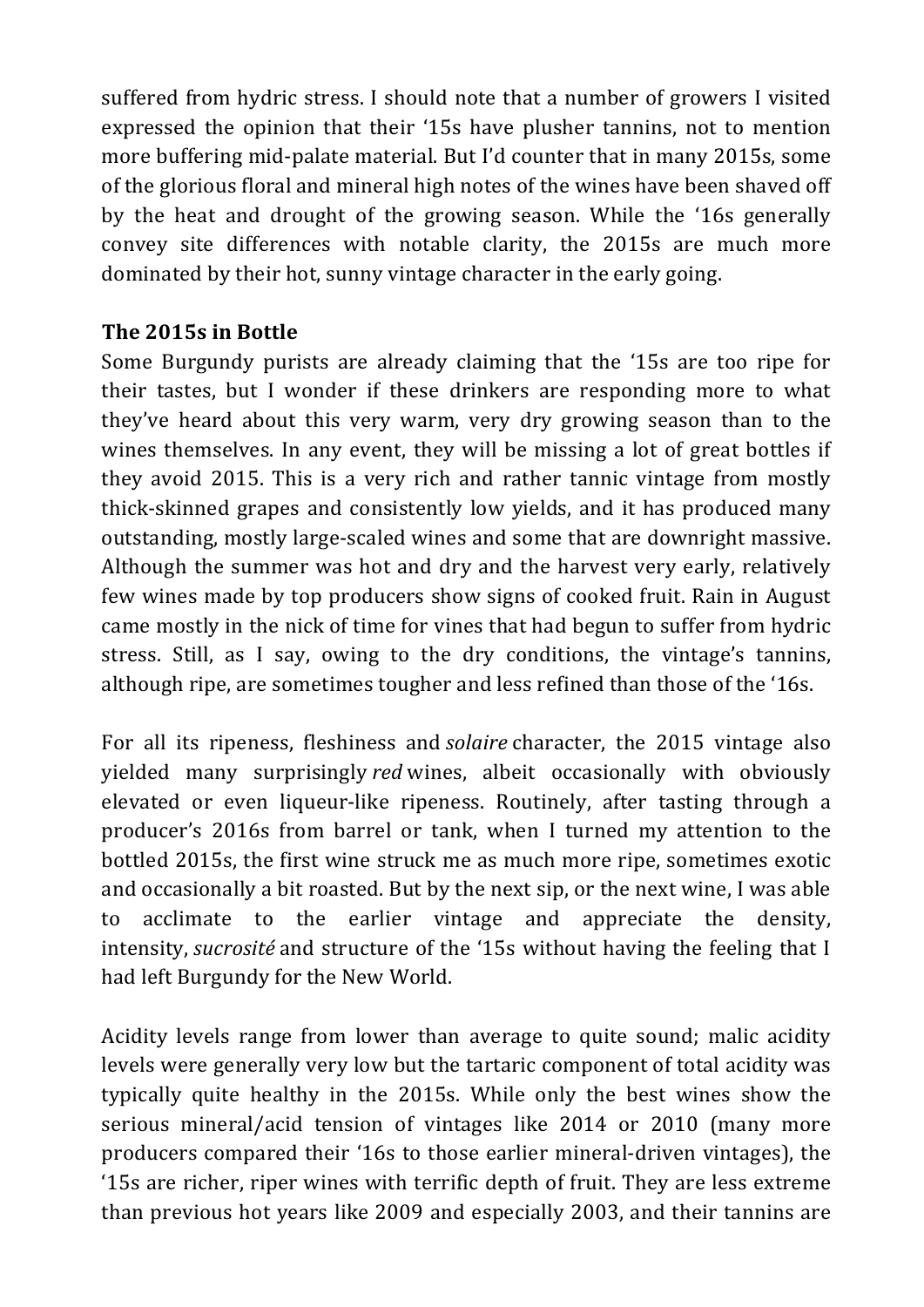generally sweeter than those of 2005, a vintage to which a number of Burgundy growers compare the young '15s. And they are generally deeper than the young '16s, which is why it's entirely possible that the best '15s will outlast their 2016 counterparts. Many '15s appear to be shutting down already and are tough going today, with their savory soil tones and tannins often dominating their fruit at this early stage. Only a clairvoyant can possibly know for sure whether the '15s that are going into a shell today will stay that way for 3 years or 13 (or 23). But there are also many '15s that seduce now for their thickness, sweetness and mouthfilling fruit, and these wines can give great pleasure, particularly with a bit of aeration. The vintage's less-successful examples, though, may not have enough acidity for long life in bottle or enough true ripeness to retain their fruit until their tannins begin to resolve.

A year ago, the majority of growers maintained that their 2015s would be drinkable early on and be unlikely ever to go through an extended dumb period. That's no longer the case. Many '15s are already beginning to shut down in bottle, showing their tannic side. There's simply too much phenolic material here for the wines to evolve along smooth, steady aging curves. Today, many growers say they'll be happy to forget about drinking their '15s for at least seven or eight years, while enjoying their more aromatic and approachable '16s in the meantime. But the '16s have the balance and depth to age gracefully, and the better '15s have the tannic mass to be even longerlived.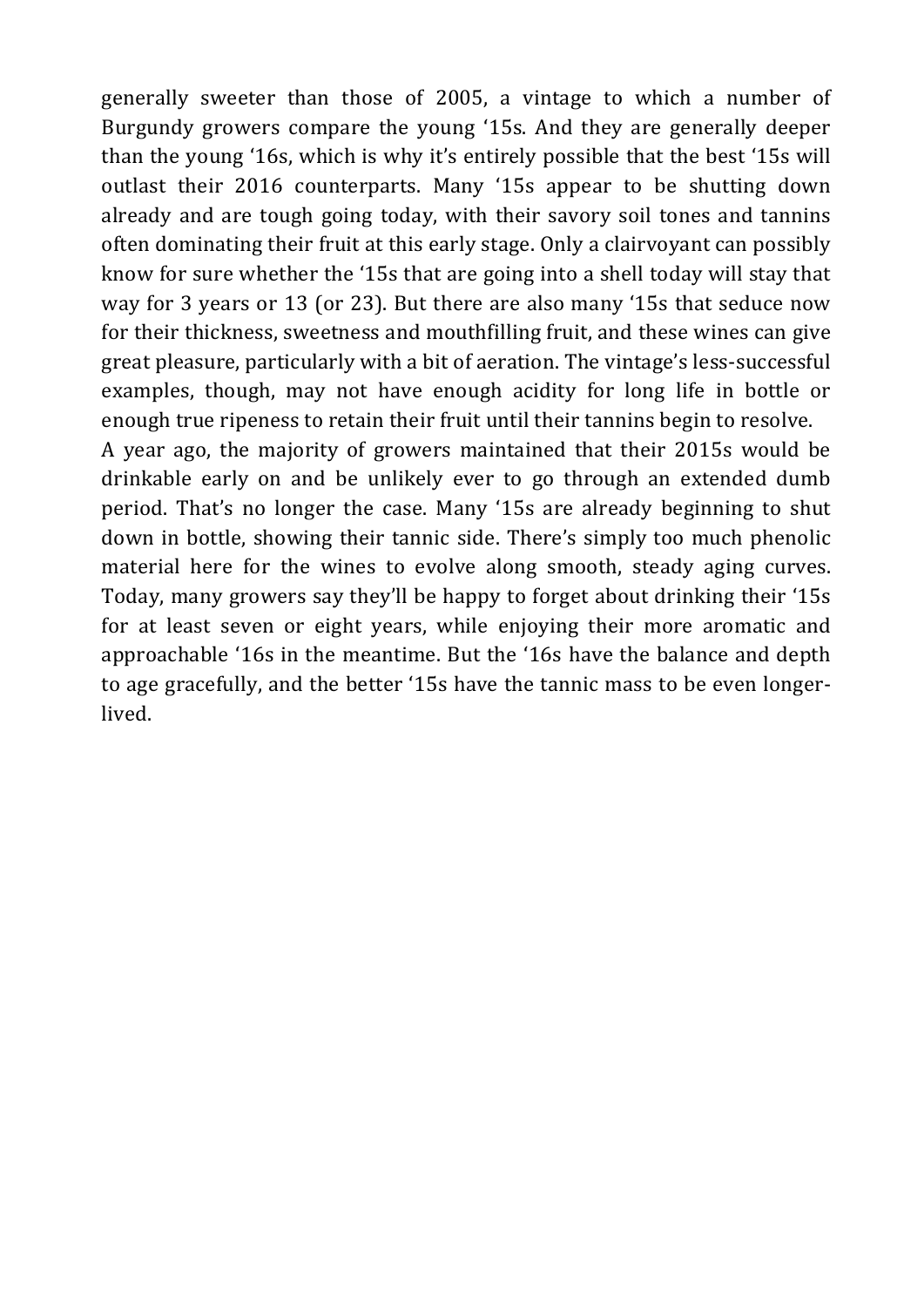# **Domaine de la Pousse d'Or**

Patrick Landanger told me he had very small yields in 2016 but relatively little frost. In his holdings on the Côte de Nuits, for example, he suffered some frost losses in his Chambolle-Musigny village vines and in Clos de la Roche "but not much elsewhere." Even in Volnay, vields were between 30 and 35 hectoliters per hectare. Mildew was a challenge, though. Landanger noted that his vineyard manager asked him to switch from organic to chemical sprays to more effectively address the problem, but Landanger refused.

Landanger started harvesting on September 26 and picked into October. Although he had done a bit of experimentation with whole clusters in 2015, Landanger destemmed entirely in '16. Following a seven-day cold maceration, Landanger typically carries out two *pigeages* per day at the beginning of the fermentation, then up to five a day during the peak. He allows the cap of the wine to fall slowly, which can bring about seven or eight days of postfermentation maceration. As is typically the case here, the '16s had been moved to tanks just after the 2017 harvest—or about a month before my November visit. The wines, says Landanger, feature very clean fruit, and he believes that although they will last a long time, they will also taste good early. Incidentally, Landanger has increased his use of 1,600-liter amphoras fabricated by an Italian company called Terranova. He made special *cuvées* of his Volnays Caillerets, Clos de la Bousse d'Or and Clos des 60 Ouvrées; two of the three amphoras of each were reserved for separate bottlings, while the third went into the estate's "normal" release.

# **2016 Bonnes-Mares Grand Cru**

Dark ruby-red. Classic Bonnes-Mares aromas of blackberry, blueberry, licorice and herbs. Silky on entry, then firm and youthfully imploded in the middle palate, displaying outstanding energy to its blueberry, licorice, underbrush and violet flavors. Subtle brown spices carry from the nose through the aftertaste, adding another element of complexity. This wine has a serious tannic spine to support extended aging. Patrick Landanger described his holding in Bonnes-Mares as "shaped like a potato within the de Vogüé portion" (last year, he called it "a little crescent"), noting that his vines are planted along a north-south axis. **(92-95 points)**

# **2016 Clos de la Roche Grand Cru**

By the time it was filtered, there were a mere 20 liters of this elixir. Pear and quince preserves are mingled with caramel and overlain with haunting scents of white truffle, stale white bread and white raisin, each a distinctive reflection of dominant botrytis. The confitured concentration of a glossy, expansive palate is enhanced by honey-like richness but also leavened by an unexpected influx of fresh pineapple and pink grapefruit that lends animation and a modicum of sheer refreshment to a superbly sustained finish. **(91-94 points)**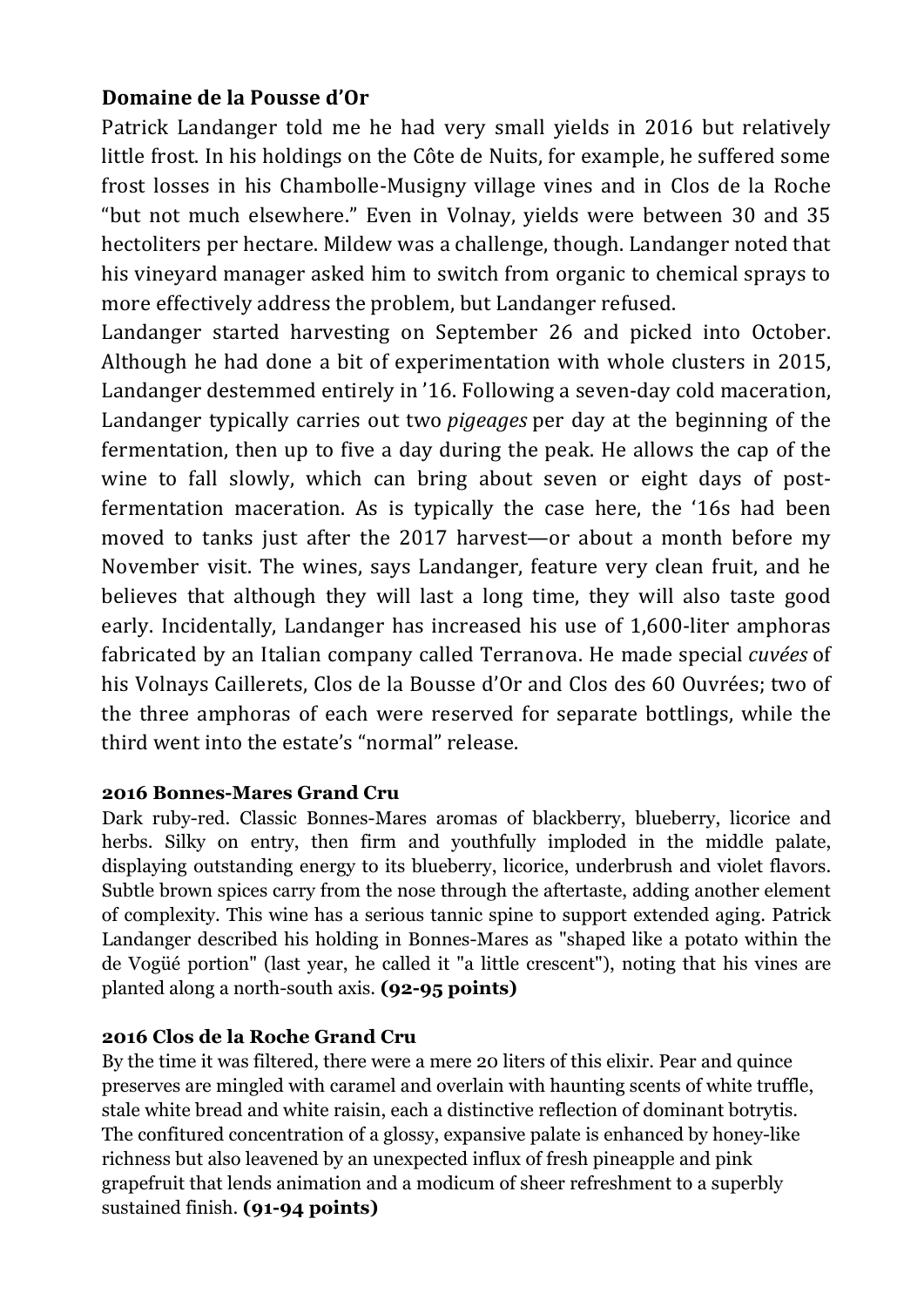### **2016 Chambolle-Musigny Les Amoureuses 1er Cru**

Bright ruby-red. Complex but restrained soil-driven perfume of dark raspberry, mocha, flowers and menthol. Tightly wound and high-pitched in the mouth, with its penetrating flavors of raspberry, spices, licorice and herbs intensified by mineral energy. Youthfully tight, but the subtle, long, rising finish offers excellent grip. **(91-93 points)**

### **2016 Corton Clos du Roi Grand Cru**

(13.3% alcohol): Full ruby-red. Darker and more reticent on the nose than the Bressandes, conveying a stronger element of stony minerality and a note of licorice. Then vivacious and sharply delineated in the mouth but much more closed than the Bressandes owing to its mineral energy. Finishes with suave, fine-grained tannins and excellent grip. Very classy juice! **(91-93 points)**

### **2016 Volnay Clos de la Bousse d'Or Vinifié et Elevé en Amphore 1er Cru**

Impressively deep, dark ruby-red color. Black cherry, dark chocolate and violet on the nose, complicated by subtle hints of menthol and pepper. Distinctly sweeter and fruitier than the *classique*, with an altogether thicker and more generous texture to its black cherry and saline mineral flavors. This subtly palate-staining wine shows finer tannins than the regular bottling. **(91-93 points)**

### **2016 Volnay Clos des 60 Ouvrées 1er Cru**

Bright ruby-red. Expressive, scented nose combines blackberry, spices, violet and lavender pastille. At once supple and vibrant on the palate, conveying serious density of texture and juicy flavors of black fruits and spices. This wine stands out for its intensity and inner-mouth perfume. Finishes ripe and chewy, with excellent length. A very strong performance for a cool spot in a warm year. **(91-93 points)**

#### **2016 Corton Bressandes Grand Cru**

(these vines were harvested at the beginning of October): Good dark red-ruby. More red berries to go with the aromas of black cherry, pepper and spices, plus a sexy hint of blood peach. Captivating, gentle, broad wine with dark berry and cherry flavors accented by spices, noble herbs and tangy verbena. Rich, subtle, penetrating Bressandes with fine tannins and noteworthy breadth and verve. Really distinctive soil complexity here. **(90-93 points)**

# **2016 Chambolle-Musigny Les Groseilles 1er Cru**

Dark red-ruby. Riper and more expressive on the nose than the Feusselottes but still with a medicinal aspect to its aromas of black cherry and licorice. Denser and finergrained on the palate, showing a note of redcurrant and an element of mineral lift. The medicinal quality repeats on the back end, but the tannins are rich and smooth. This wine is fatter than the Feusselottes; it's usually the other way around at this early stage. **(90-92 points)**

#### **2016 Volnay en Caillerets Vinifié et Elevé en Amphore 1er Cru**

Good dark red-ruby. Expressive aromas of purple fruits and dark chocolate show little of the medicinal aspect of the *cuvée normale*. Still, this juicy wine is in a rather cool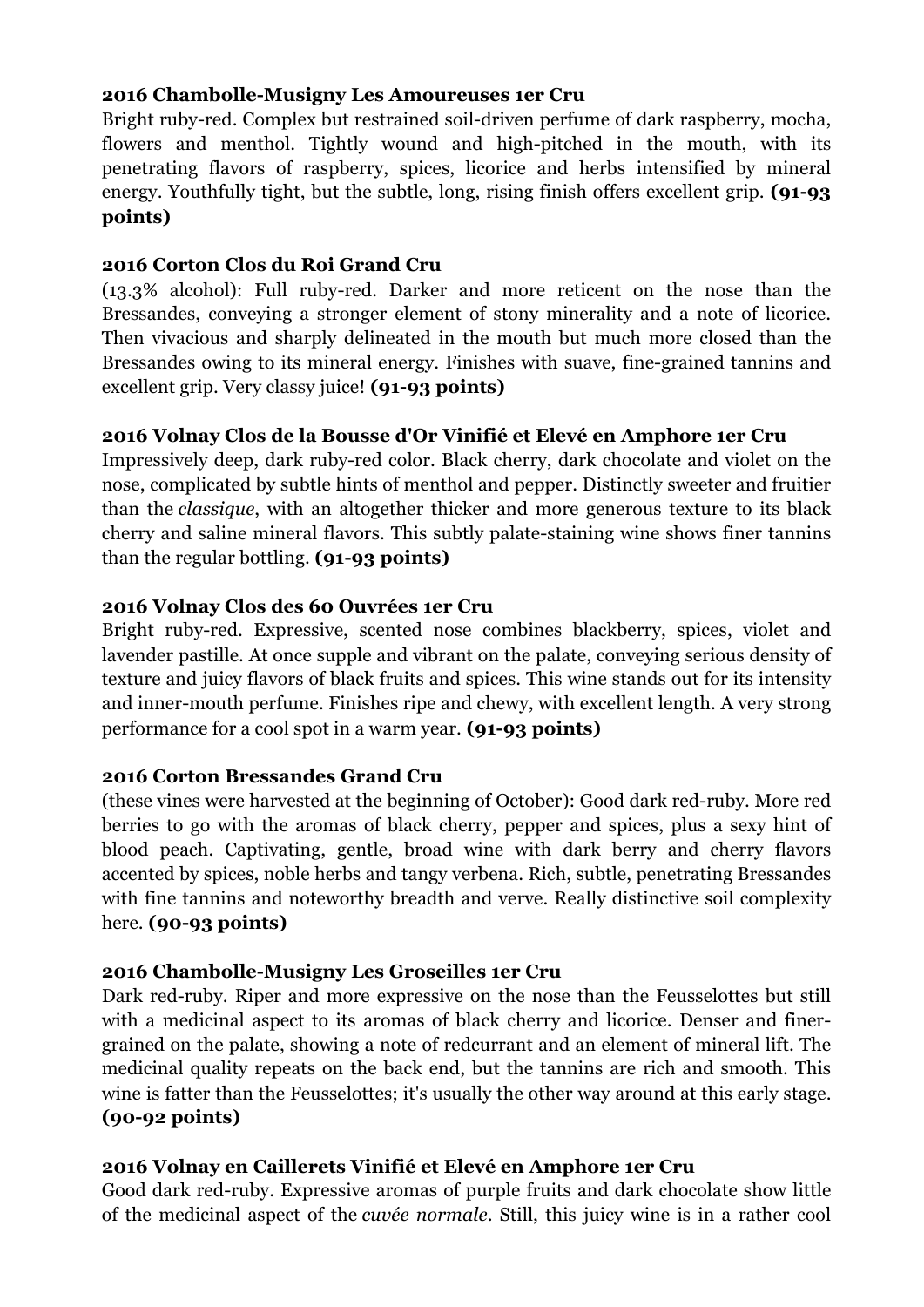style, showing a more apparent spicy character. A bit more tannic than the *classique* but not hard. This fruit-driven wine will need time in bottle to harmonize. **(90-92 points)**

# **2016 Chambolle-Musigny Les Charmes 1er Cru**

Bright ruby-red. Aromas of black raspberry, mint and coffee torrefaction suggest a fairly wide range of ripeness. Juicy and intense but a bit youthfully clenched, showing subtle saline minerality but little in the way of easy sweetness. Finishes with good length but the wine's firm spine of tannins and medicinal reserve suggest that it will need at least a few years of cellaring upon release. **(89-92 points)**

### **2016 Volnay Clos de la Bousse d'Or 1er Cru**

Healthy deep ruby-red. Tighter and more medicinal on the nose than the Caillerets, offering aromas of black cherry and licorice. In a tighter, stonier style, with its black fruit flavors accented by herbs and black pepper. (I would have guessed that this wine had been vinified with a portion of whole clusters, but I would have been wrong.) A distinctly cooler style than the Caillerets even if it displays similar flavor intensity, with the tannins coming across as firmer and dustier. **(89-91 points)**

### **2016 Pommard Les Jarollières 1er Cru**

(this vineyard is contiguous to Volnay and does not feature the red soil typical to Pommard): Bright ruby-red. Very ripe aromas of black fruits, flowers and licorice complicated by a menthol note. Densely packed and concentrated, conveying a medicinal aspect to its flavors of black fruits, menthol and licorice. But not at all a rustic style. Finishes with ripe tannins and very good length. **(89-91 points)**

#### **2015 Volnay Clos des 60 Ouvrées 1er Cru**

Dark red with ruby tones. A bit higher-pitched on the nose than the Clos de la Bousse d'Or but with a sexy note of reduction to the very pure aromas of dark cherry, black raspberry, mocha and coffee; an unexpected floral note adds lift. Densely packed, concentrated and bright, with harmonious acidity and an element of medicinal reserve giving this wine a firm spine for aging. A more vertical style than the Clos de la Bousse d'Or, with solid, late-arriving tannins fully buffered by the wine's mid-palate sweetness. This wine struck me as a bit chocolatey from tank in November but boasts plenty of inner-mouth tension in the bottle. **(92+ points)**

#### **2015 Bonnes-Mares Grand Cru**

Healthy, dark red-ruby color. Reticent, youthfully medicinal aromas of purple and black berries, licorice and crushed rock. Then densely packed and surprisingly deep, with its moderately sweet dark fruit flavors framed by sound acidity and firm underlying minerality. But this very youthful grand cru also displays a slightly minty greenness that limits its appeal in the early going. Finishes with more sweetness than the Groseilles but also with a serious dusting of tannins that will require extended cellaring. **(91+ points)**

#### **2015 Corton Bressandes Grand Cru**

Bright red-ruby. Very ripe, nuanced aromas of black cherry, dark raspberry, licorice and earth. Densely packed and very ripe but again with sound, harmonious acidity giving shape to the dark fruit, spice and licorice flavors. Finishes with a strong spine of